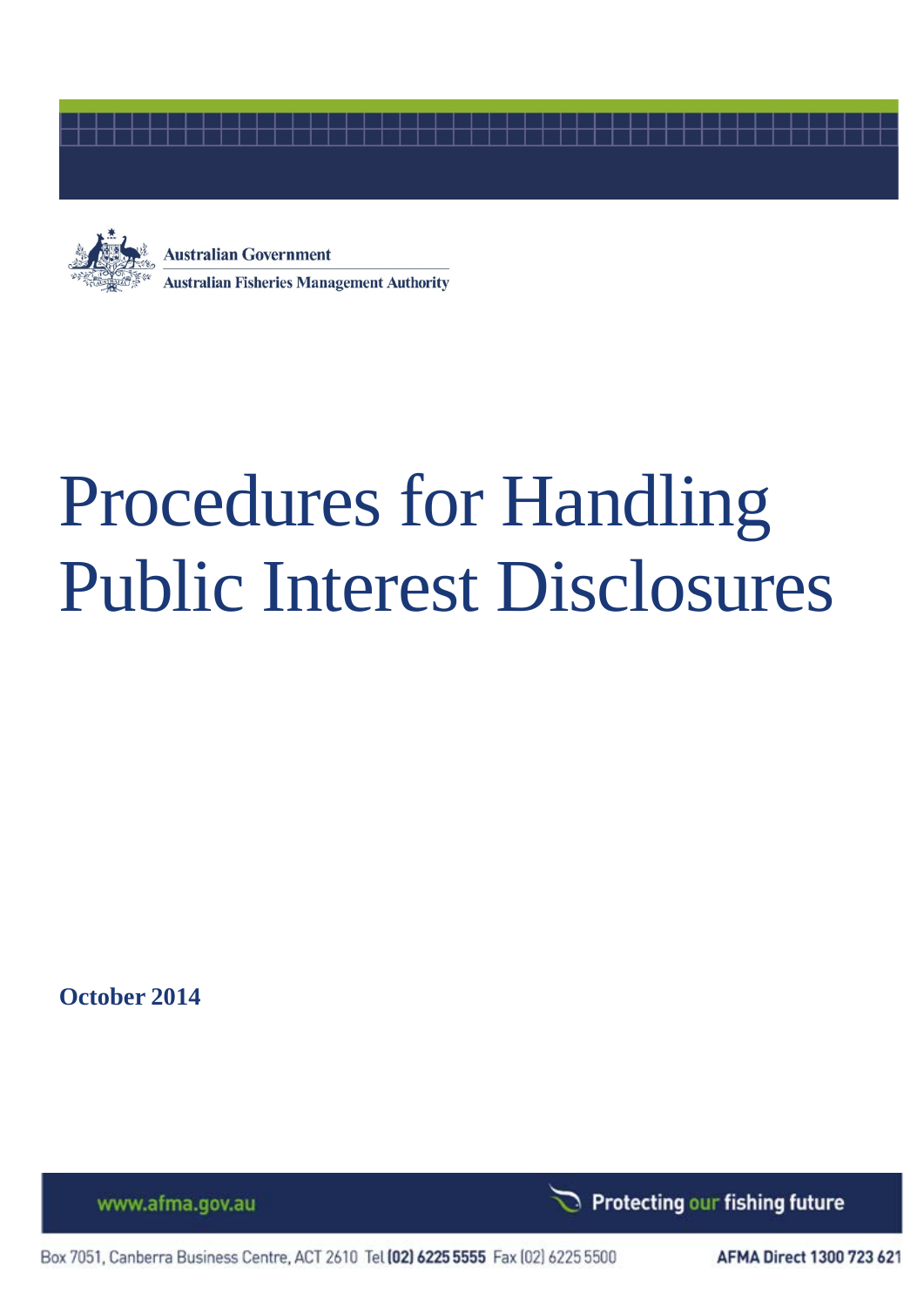## **Contents**

<span id="page-1-0"></span>

| 1.  |                                                                                       |  |
|-----|---------------------------------------------------------------------------------------|--|
| 2.  |                                                                                       |  |
| 3.  |                                                                                       |  |
| 4.  |                                                                                       |  |
| 5.  |                                                                                       |  |
| 6.  |                                                                                       |  |
| 7.  | Protection available to public officials who make a public interest disclosure  10    |  |
| 8.  |                                                                                       |  |
| 9.  | Responsibilities of the Discloser after making a public interest disclosure11         |  |
| 10. | The general process following the making of a Public Interest Disclosure11            |  |
| 11. | Procedures for AFMA Supervisors and Managers Handling Public Interest Disclosures  13 |  |
| 12. | Procedures for AFMA Authorised Officers Handling Public Interest Disclosures 14       |  |
| 13. | Procedures for the AFMA Principal Officer and for Investigations of Public Interest   |  |
|     |                                                                                       |  |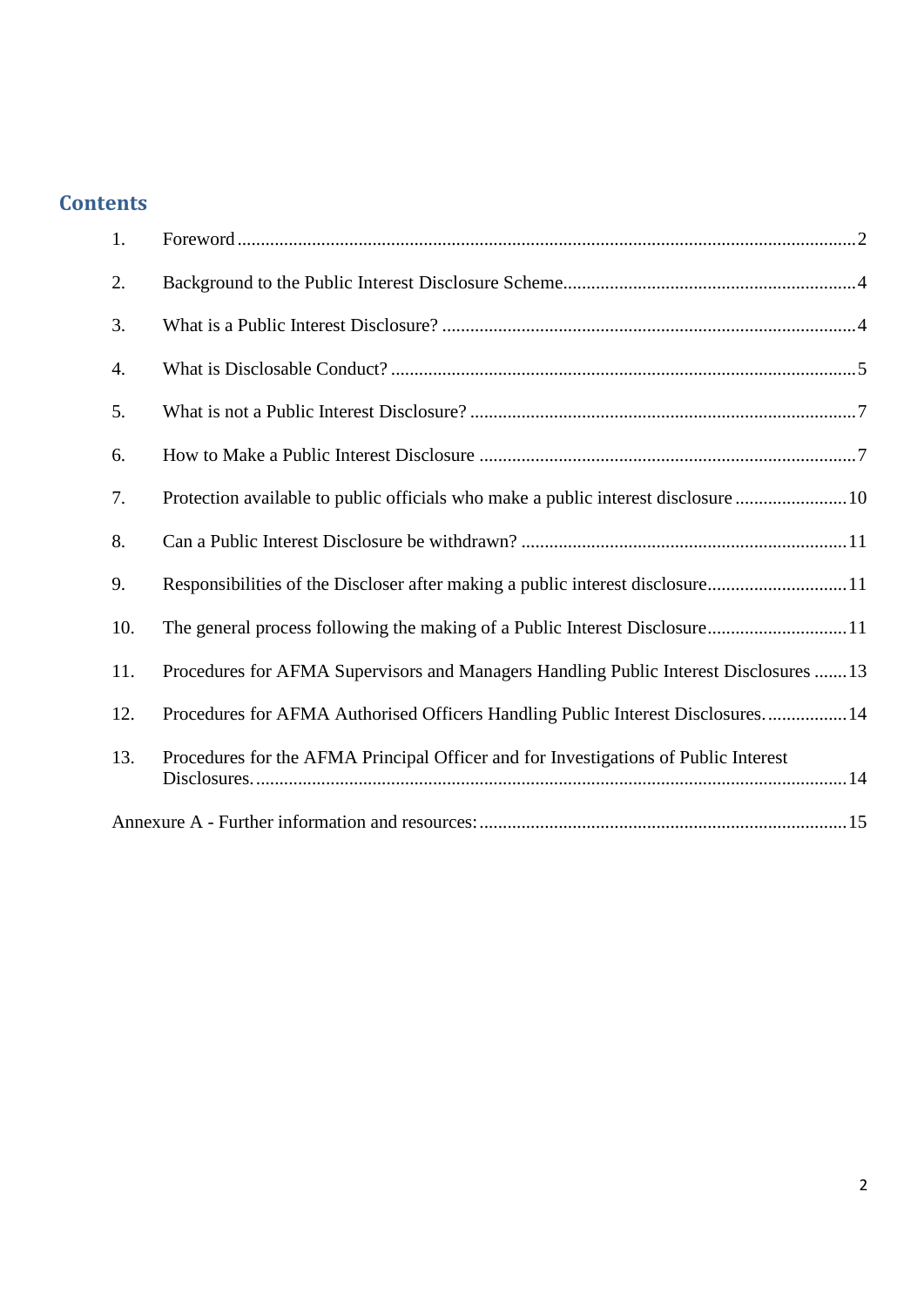#### 1. **Foreword**

At its heart, a public interest disclosure scheme is about removing barriers that prevent people who work in the Australian Fisheries Management Authority (AFMA), and the public sector generally, from speaking up about serious problems that impact on public administration. All AFMA staff, and all staff across the public sector, have a part to play in ensuring that problems are identified early, appropriate action is taken and that those who report wrongdoing are protected from reprisal.

Public interest disclosures are supported by AFMA due to the benefits such disclosures may bring to the agency. Public interest disclosures can help to:

- identify as early as possible conduct that needs correction
- identify any weak or flawed systems which may make AFMA vulnerable
- avoid inefficiency and financial loss
- reduce risks to the environment, or the health or safety of staff or the community.

AFMA is committed to the highest standards of ethical and accountable conduct and in this regard AFMA also is committed to supporting any of its staff, and other public officials, who wish to make a public interest disclosure.

Pursuant to s59 of the *Public Interest Disclosure Act 2013* (the **PID Act**) I hereby establish these procedures.

These procedures are supplemented by additional procedures established under s59 of the PID Act contained within the documents tiled *Handbook for the use of AFMA Supervisors and Managers, Handbook – For the use of AFMA Authorised Officers* and the *Handbook – For the use the AFMA Principal Officer and for those delegated to perform a function, or exercise a power, of the Principal Officer under the Public Interest Disclosure Act 2013*

Dr James Findlay Chief Executive Officer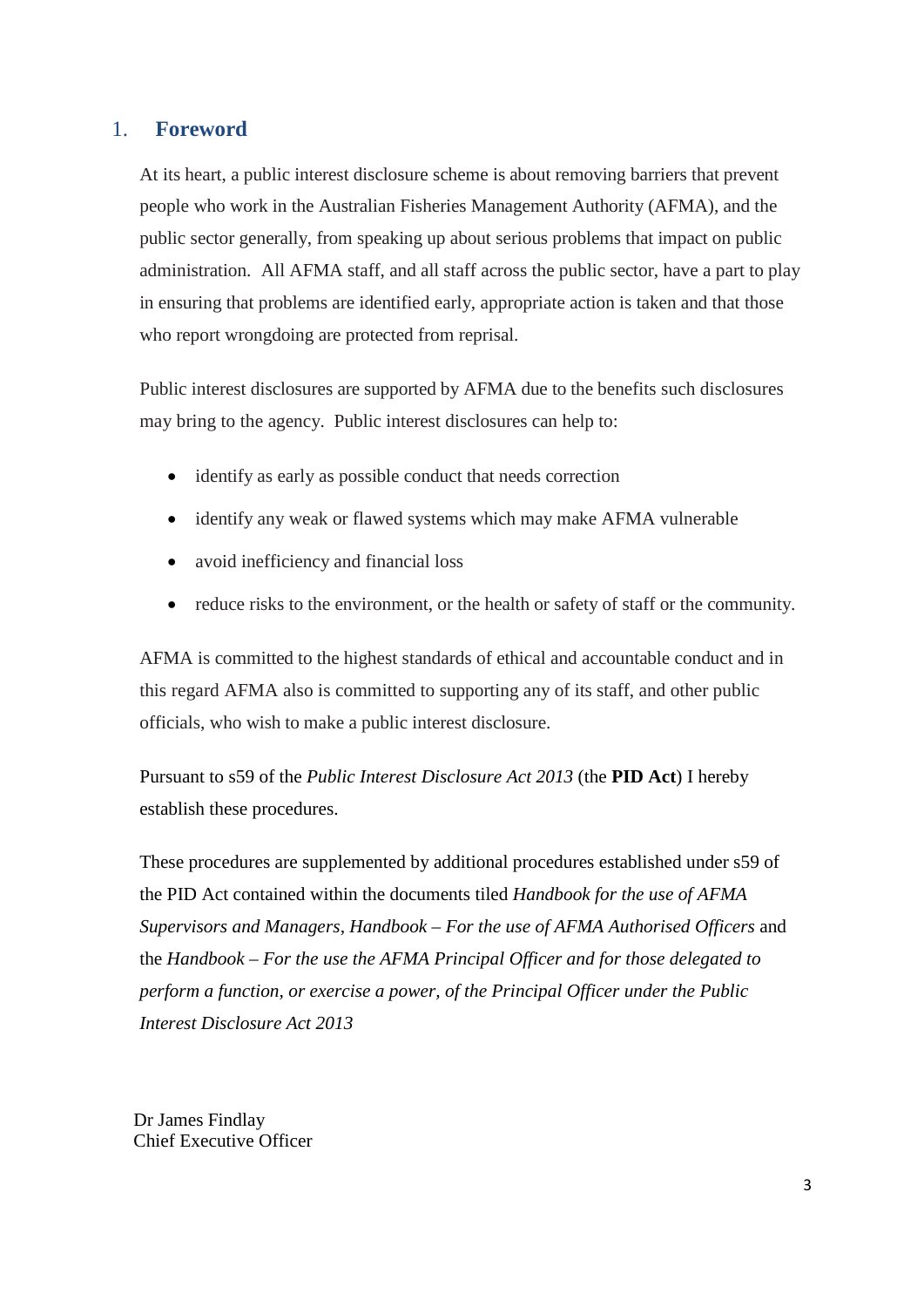## <span id="page-3-0"></span>2. **Background to the Public Interest Disclosure Scheme**

- 2.1. The *Public Interest Disclosure Act 2013* (PID Act) is designed to:
	- promote the integrity and accountability of the Commonwealth public sector; and
	- encourage and facilitate the making of public interest disclosures by public officials; and
	- ensure that public officials who make public interest disclosures are supported and are protected from adverse consequences relating to the disclosures; and
	- ensure that disclosures by public officials are properly investigated and dealt with.
- 2.2. Under the PID Act all public officials may make a Public Interest Disclosure and will be afforded protection under the PID Act in relation to the public interest disclosure.
- 2.3. A public official under the PID Act is broadly defined in s69 and s70 of the PID Act. Included in the definition of a *public official* under the PID Act will be current or former Australian Public Service employees, individuals who are contracted services providers under Commonwealth Government contracts and employees of contracted services providers for Commonwealth Government, Defence Force personnel and individuals who exercise powers, or perform functions, conferred on the individual by or under a law of the Commonwealth.

## <span id="page-3-1"></span>3. **What is a Public Interest Disclosure?**

- 3.1. A Public Interest Disclosure is a disclosure of information that is
	- a disclosure concerning suspected or probable illegal conduct or other wrongdoing (referred to as "*disclosable conduct*"; or
	- a disclosure concerning a previous "internal disclosure" of the information that has not been adequately dealt with, and if wider disclosure satisfies public interest requirements; or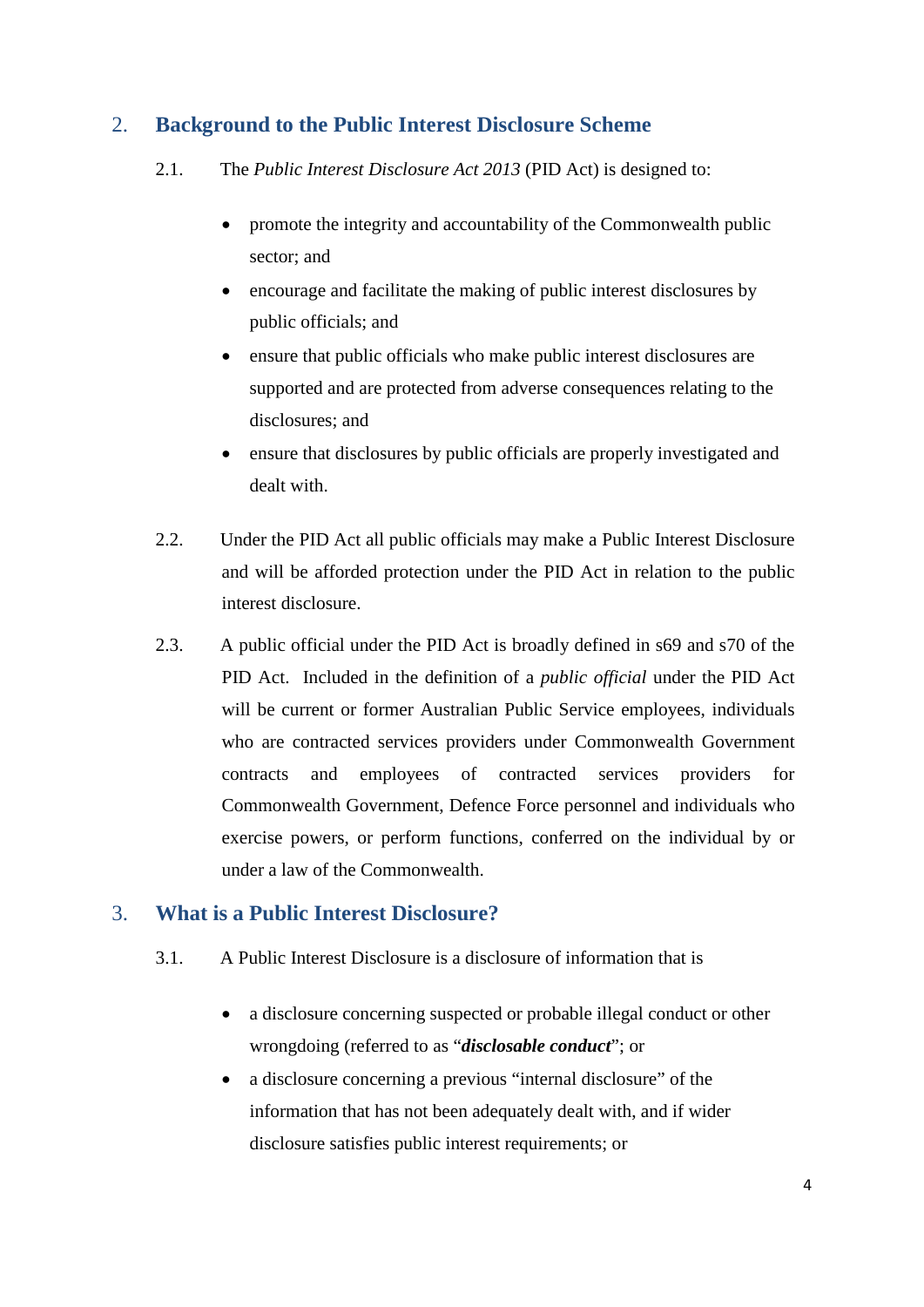- a disclosure concerning a substantial and imminent danger to health or safety; or
- a disclosure to an Australian legal practitioner for purposes connected with the above matters.
- 3.2. In addition to the above, in relation to Public Interest Disclosures to AFMA, they must be made to an authorised internal recipient, or a supervisor of the discloser. Details of how an authorised internal recipient within AFMA may be contacted are available within Chapter 6 below under the heading *How to Make a Public Interest Disclosure.*
- 3.3. In addition to the above, in relation to Public Interest Disclosures to AFMA, they must be made to an authorised internal recipient, or a supervisor of the discloser. Details of how an authorised internal recipient within AFMA may be contacted are available within Chapter 6 below under the heading *How to Make a Public Interest Disclosure.*
- 3.4. The full definition of a public interest disclosure is found at section 26 of the PID Act. Even though the operative provisions of the PID Act did not commence until 15 January 2014, a public interest disclosure can be made in relation to matters occurring before the commencement of the PID Act.

## <span id="page-4-0"></span>4. **What is Disclosable Conduct?**

- 4.1. Disclosable conduct has two elements. Firstly the conduct is to be engaged in by
	- an agency,
	- a public official, in connection with his or her position as a public official
	- a contracted service provider under a Commonwealth contract, in connection with entering into, or giving effect to, that contract
- 4.2. Secondly, the conduct must be of a kind described in the table below:

| Disclosable conduct |                                                                             |  |
|---------------------|-----------------------------------------------------------------------------|--|
| <b>Item</b>         | Kinds of disclosable conduct                                                |  |
|                     | Conduct that contravenes a law of the Commonwealth, a State or a Territory. |  |
|                     | Conduct, in a foreign country, that contravenes a law that:                 |  |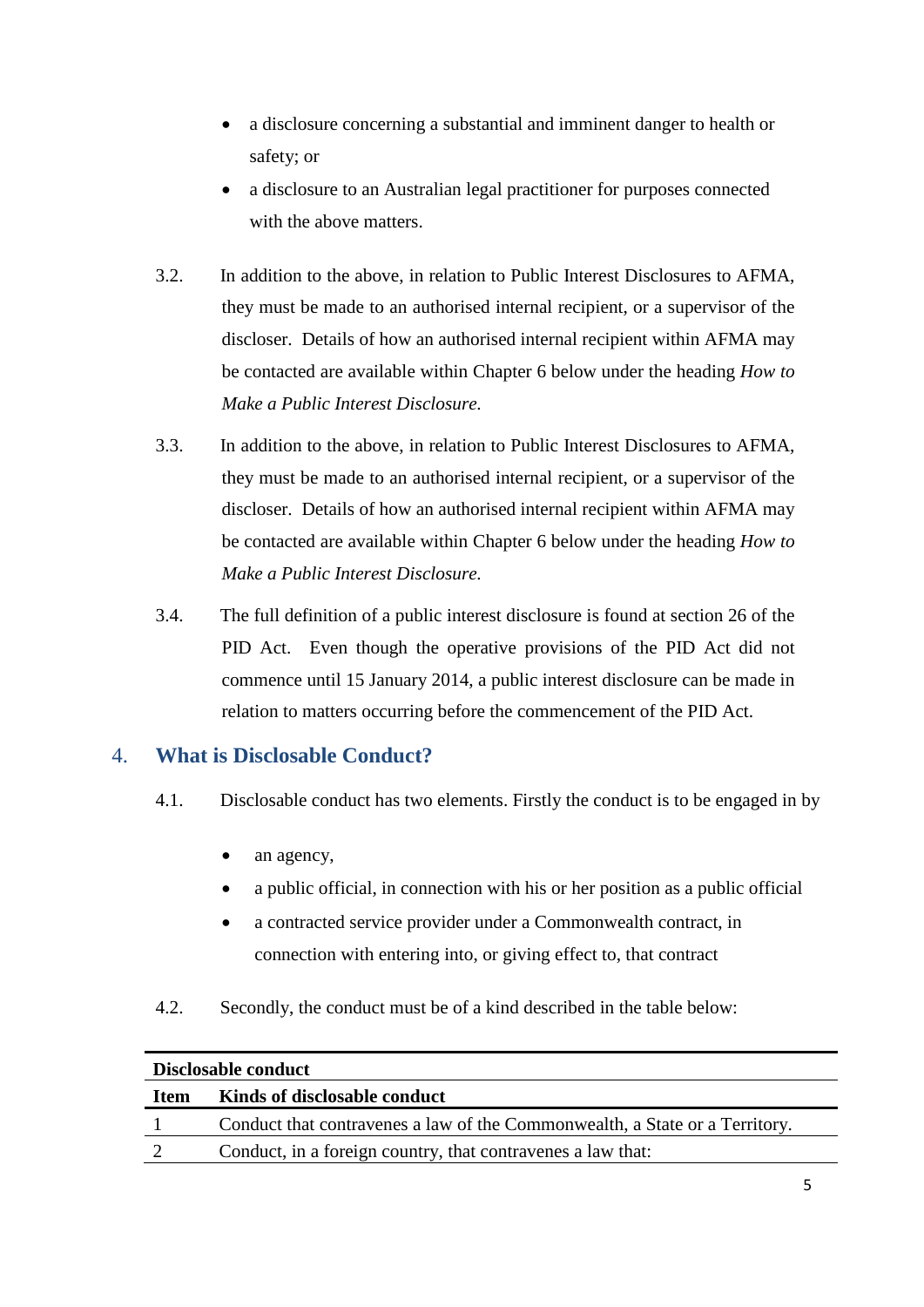| <b>Disclosable conduct</b> |                                                                                                                                                                                                            |  |
|----------------------------|------------------------------------------------------------------------------------------------------------------------------------------------------------------------------------------------------------|--|
| <b>Item</b>                | Kinds of disclosable conduct                                                                                                                                                                               |  |
|                            | (a) is in force in the foreign country; and                                                                                                                                                                |  |
|                            | (b) is applicable to the agency, public official or contracted service provider; and                                                                                                                       |  |
|                            | (c) corresponds to a law in force in the Australian Capital Territory.                                                                                                                                     |  |
| 3                          | Conduct that:                                                                                                                                                                                              |  |
|                            | (a) perverts, or is engaged in for the purpose of perverting, or attempting to<br>pervert, the course of justice; or                                                                                       |  |
|                            | (b) involves, or is engaged in for the purpose of, corruption of any other kind.                                                                                                                           |  |
| $\overline{4}$             | Conduct that constitutes maladministration, including conduct that:                                                                                                                                        |  |
|                            | (a) is based, in whole or in part, on improper motives; or                                                                                                                                                 |  |
|                            | (b) is unreasonable, unjust or oppressive; or                                                                                                                                                              |  |
|                            | (c) is negligent.                                                                                                                                                                                          |  |
| 5                          | Conduct that is an abuse of public trust.                                                                                                                                                                  |  |
| 6                          | Conduct that is:                                                                                                                                                                                           |  |
|                            | (a) fabrication, falsification, plagiarism, or deception, in relation to:<br>proposing scientific research; or<br>carrying out scientific research; or<br>reporting the results of scientific research; or |  |
|                            | (b) misconduct relating to scientific analysis, scientific evaluation or the giving<br>of scientific advice.                                                                                               |  |
| 7                          | Conduct that results in the wastage of:                                                                                                                                                                    |  |
|                            | (a) public money (within the meaning of the <i>Financial Management and</i><br>Accountability Act 1997); or                                                                                                |  |
|                            | (b) public property (within the meaning of that Act); or                                                                                                                                                   |  |
|                            | (c) money of a prescribed authority; or                                                                                                                                                                    |  |
|                            | (d) property of a prescribed authority.                                                                                                                                                                    |  |
| 8                          | Conduct that:                                                                                                                                                                                              |  |
|                            | (a) unreasonably results in a danger to the health or safety of one or more<br>persons; or                                                                                                                 |  |
|                            | (b) unreasonably results in, or increases, a risk of danger to the health or safety of<br>one or more persons.                                                                                             |  |
| 9                          | Conduct that:                                                                                                                                                                                              |  |
|                            | (a) results in a danger to the environment; or                                                                                                                                                             |  |
|                            | (b) results in, or increases, a risk of danger to the environment.                                                                                                                                         |  |
| 10                         | Conduct of a kind prescribed by the PID rules.                                                                                                                                                             |  |
| 11                         | Conduct engaged in by a public official that involves, or is engaged in for the<br>purpose of, the public official abusing his or her position as a public official;                                       |  |
| 12                         | Conduct engaged in by a public official that could, if proved, give reasonable<br>grounds for disciplinary action against the public official.                                                             |  |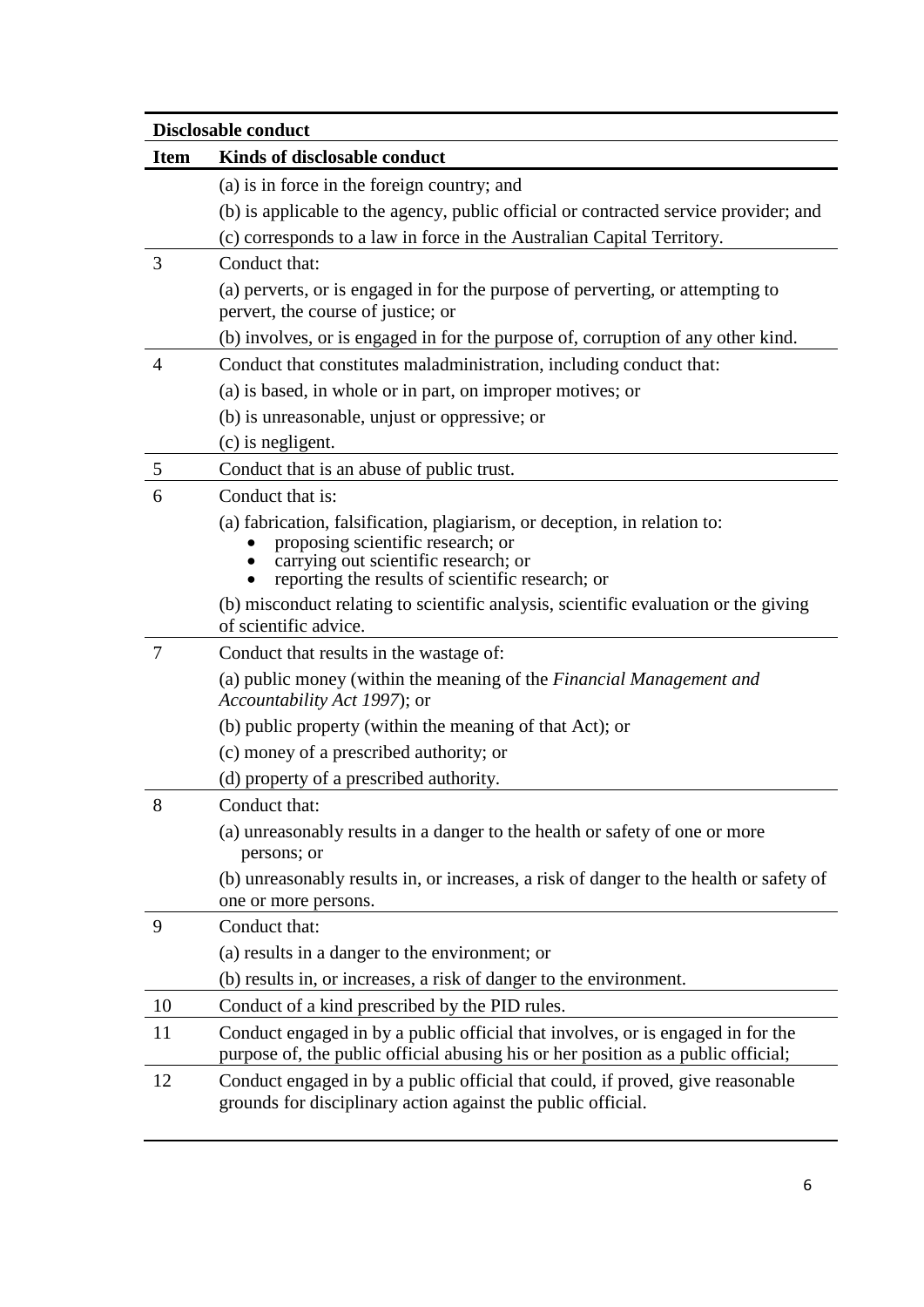### <span id="page-6-0"></span>5. **What is not a Public Interest Disclosure?**

- 5.1. As noted above a Public Interest Disclosure requires the presence of disclosable conduct. It is not disclosable conduct just because a person disagrees with:
	- a government policy or proposed policy
	- action or proposed action by a minister, the Speaker of the House of Representatives or the President of the Senate
	- expenditure or proposed expenditure related to such policy or action.
- 5.2. Disclosable conduct also does not include judicial conduct, that is, the conduct of judicial officers, the judicial functions of court staff, tribunal staff or tribunal members, or any other conduct related to a court or tribunal unless it is of an administrative nature and does not relate to matters before the court or tribunal.
- 5.3. The conduct of members of Parliament is not covered by the PID Act. However, the departments of the Parliament and their employees are covered.
- 5.4. Disclosable conduct also does not include the proper performance of the functions and proper exercise of the powers of an intelligence agency or its officials.
- 5.5. Disclosable conduct by a public official must be conduct in connection with their position as a public official – in other words, conduct that is wholly private and has no bearing on their position as a public official is not disclosable conduct.

#### <span id="page-6-1"></span>6. **How to Make a Public Interest Disclosure**

6.1. AFMA employees should contact their AFMA Authorised Officer if they wish to make a public interest disclosure. This can be done in person, in writing (including email) or anonymously in writing (including email). An AFMA Authorised Officer is a person authorised by the CEO under the PID Act to receive public interest disclosures on behalf of AFMA.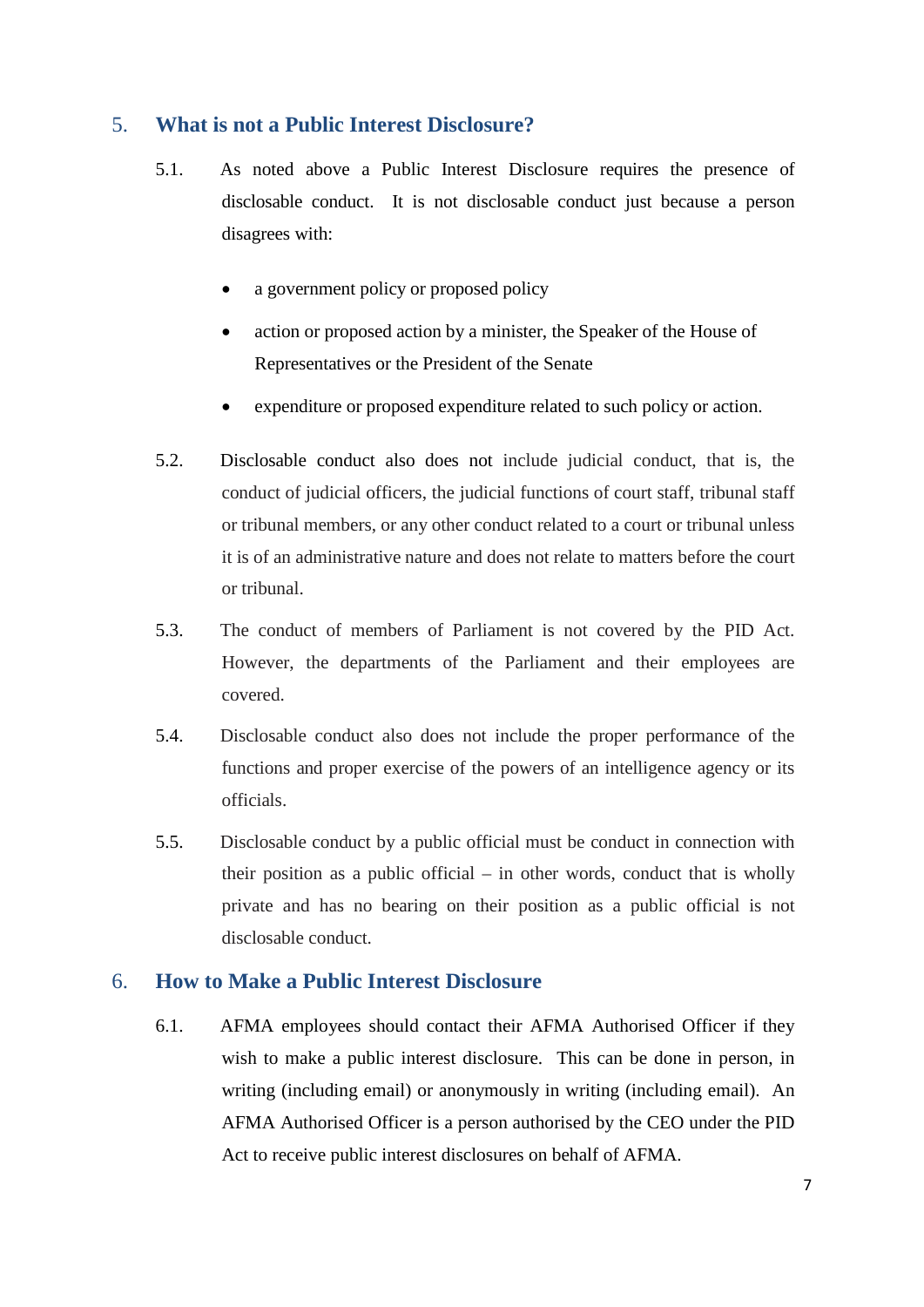- 6.2. A list of AFMA Authorised Officers is available to current AFMA employees on the AFMA Intranet through the Public Interest Disclosure Scheme Page accessible through the Human Resources Tab
- 6.3. Former AFMA employees, AFMA's contracted service providers, employees of AFMA's contracted service providers as well as other individuals who meet the definition of a *public official* under the PID Act may contact AFMA to make a public interest disclosure as follows:
	- By emailing an AFMA Authorised Officer at [PID@afma.gov.au.](mailto:PID@afma.gov.au)
	- By post addressed as follows:

Private & Confidential

The AFMA Authorised Officer (Public Interest Disclosure)

Australian Fisheries Management Authority

Box 7051

Canberra Business Centre ACT 2610

- 6.4. The information disclosed should be sufficiently detailed so as to enable an AFMA Authorised Officer to make an assessment of whether it is a public interest disclosure. AFMA employees may make a public interest disclosure to their supervisor or manager, however, it is recommended that all AFMA employees directly approach an AFMA Authorised Officer in the manner described above at 6.1.
- 6.5. A public interest disclosure may even be made in circumstances where the person making it does not know it is a public interest disclosure. In these circumstances the AFMA Authorised Officers, or supervisor or manager, will advise the discloser that the information disclosed could be considered to be a public interest disclosure and that the processes under the PID Act will have to be followed.
- 6.6. A public interest disclosure may be made to the agency, or authorised officer of the agency, to which the discloser last belonged if the information relates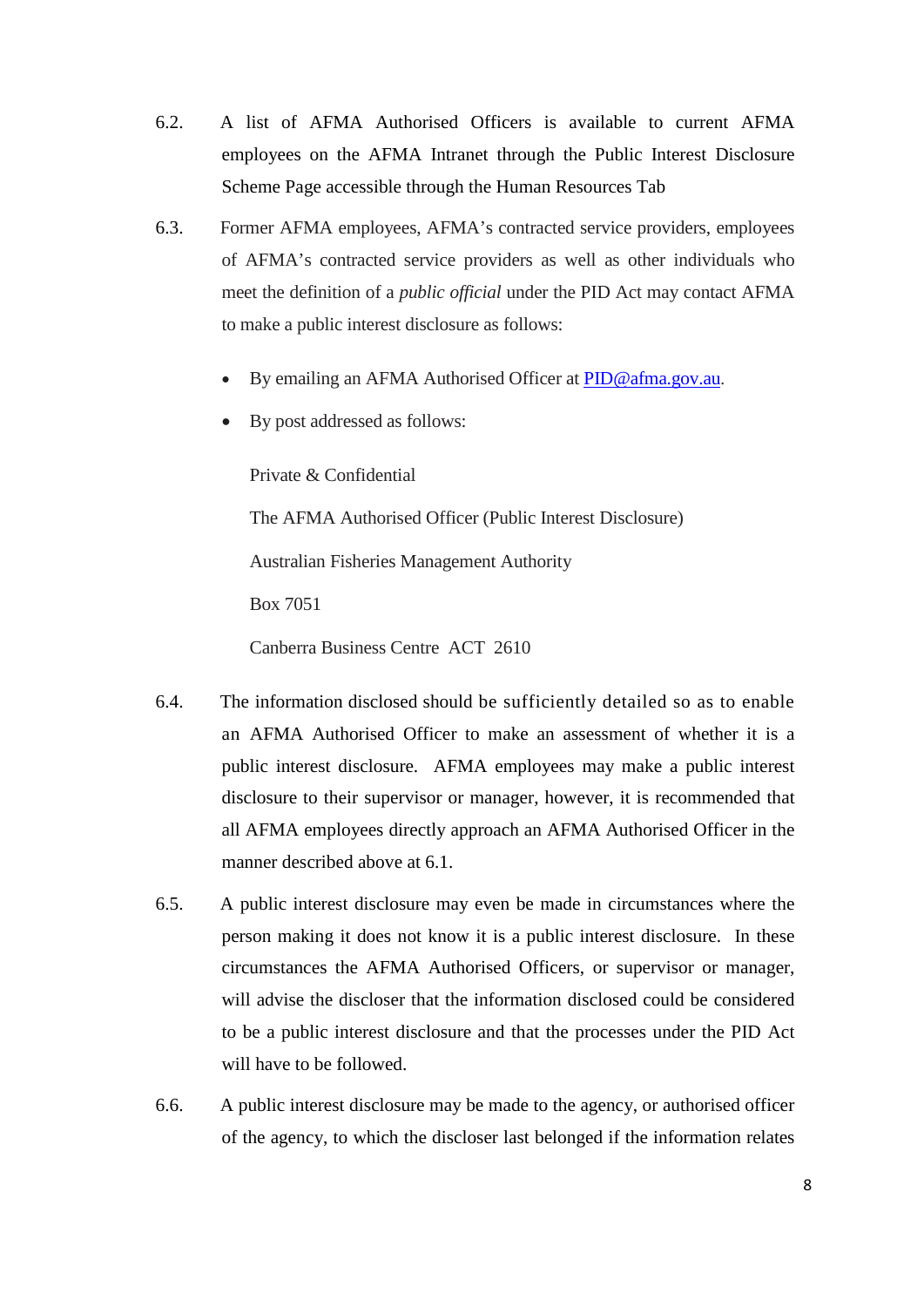to that agency.

- 6.7. A public official should not investigate a matter themselves before making a public interest disclosure.
- 6.8. If a public official knowingly makes a false or misleading disclosure they will not have access to any of the protections under the PID Act.
- 6.9. A public official who is considering making a disclosure should be aware that making a disclosure under the PID Act does not entitle them to protection from the consequences of their own wrongdoing.
- 6.10. A person who wishes to make a public interest disclosure (the discloser) does not have to identify themselves and may remain anonymous. Remaining anonymous means the discloser does not identify themselves at any stage to anyone, including the authorised internal recipient (referred to within these procedures as the AFMA authorised officer) who receives the disclosure. If the disclosure comes from an email address from which the discloser's identity cannot be determined, and the discloser does not identify themselves in the email, it will be treated as an anonymous disclosure.
- 6.11. If the disclosure is not made anonymously the identity of the discloser remains protected from broader disclosure. A person who receives and investigates a public interest disclosure that is, a supervisor, an Authorised Officer, the Principal Officer (the Chief Executive Officer of AFMA) or a person delegated by the Principal Officer to exercise the powers or perform the functions of a Principal Officer must not reveal the discloser's identity during, or after, the public interest disclosure process without the discloser's consent.
- 6.12. A public interest disclosure may also be made directly to the Ombudsman. The Ombudsman may decide to investigate an internal disclosure that is made to an authorised officer in the Ombudsman's office or allocated (with consent) to the Ombudsman by another agency. If the Ombudsman decides to investigate an internal disclosure the Ombudsman will consider whether special reasons exist to conduct an investigation, or allocate the matter to the agency where the disclosable conduct is alleged to have occurred, or to a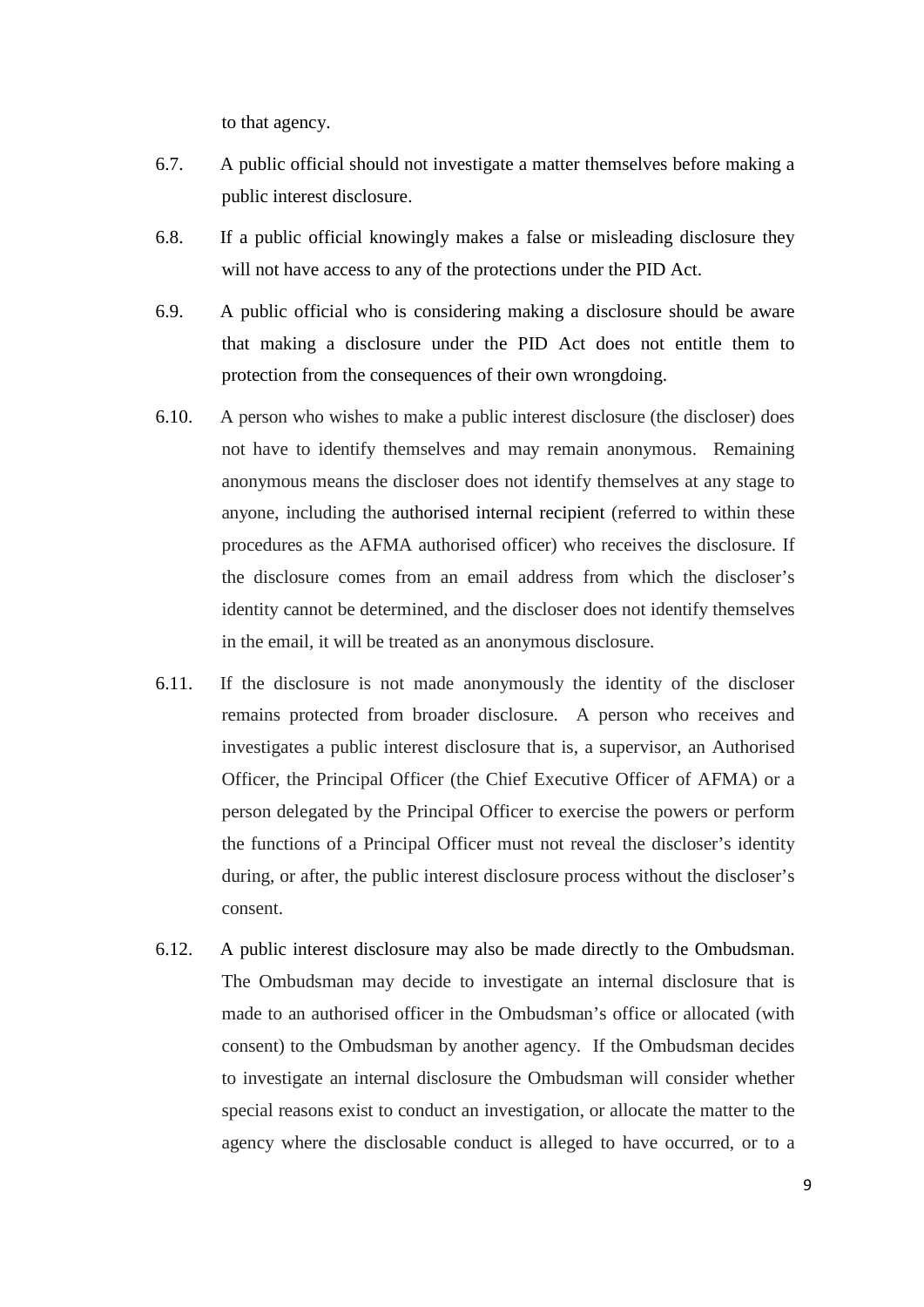prescribed investigative agency with appropriate jurisdiction. If the Ombudsman does decide to investigate a disclosure, the investigative powers under the *Ombudsman Act 1976* will generally be used rather than the powers under the PID Act.

6.13. The Ombudsman may also investigate under the *Ombudsman Act 1976* if a complaint is made about an agency's actions in handling a public interest disclosure.

# <span id="page-9-0"></span>**7. Protection available to public officials who make a public interest disclosure**

- 7.1. Section 10 of the PID Act provides protection to public officials in relation to the disclosure of information that may be the subject of the public interest disclosure by providing that:
	- *the individual is not subject to any civil, criminal or administrative liability (including disciplinary action) for making the public interest disclosure; and*
	- *no contractual or other remedy may be enforced, and no contractual or other right may be exercised, against the individual on the basis of the public interest disclosure.*
- 7.2. Under section 20 of the PID Act it will be an offence to identity the discloser as being the person making the public interest disclosure to others not directly involved in the public interest disclosure process. The maximum penalty for revealing the discloser's identity as the maker of the public interest disclosure is 6 months imprisonment or a \$5,100 fine or both.
- 7.3. It is an offence under the PID Act punishable by 2 years imprisonment a \$20,400 fine or both to take reprisal action against a discloser in relation to their public interest disclosure.
- 7.4. In addition to the protections against reprisals the PID Act also provides remedies to the discloser in the event that reprisals are taken against them. These remedies include compensation, injunctive relief in relation to the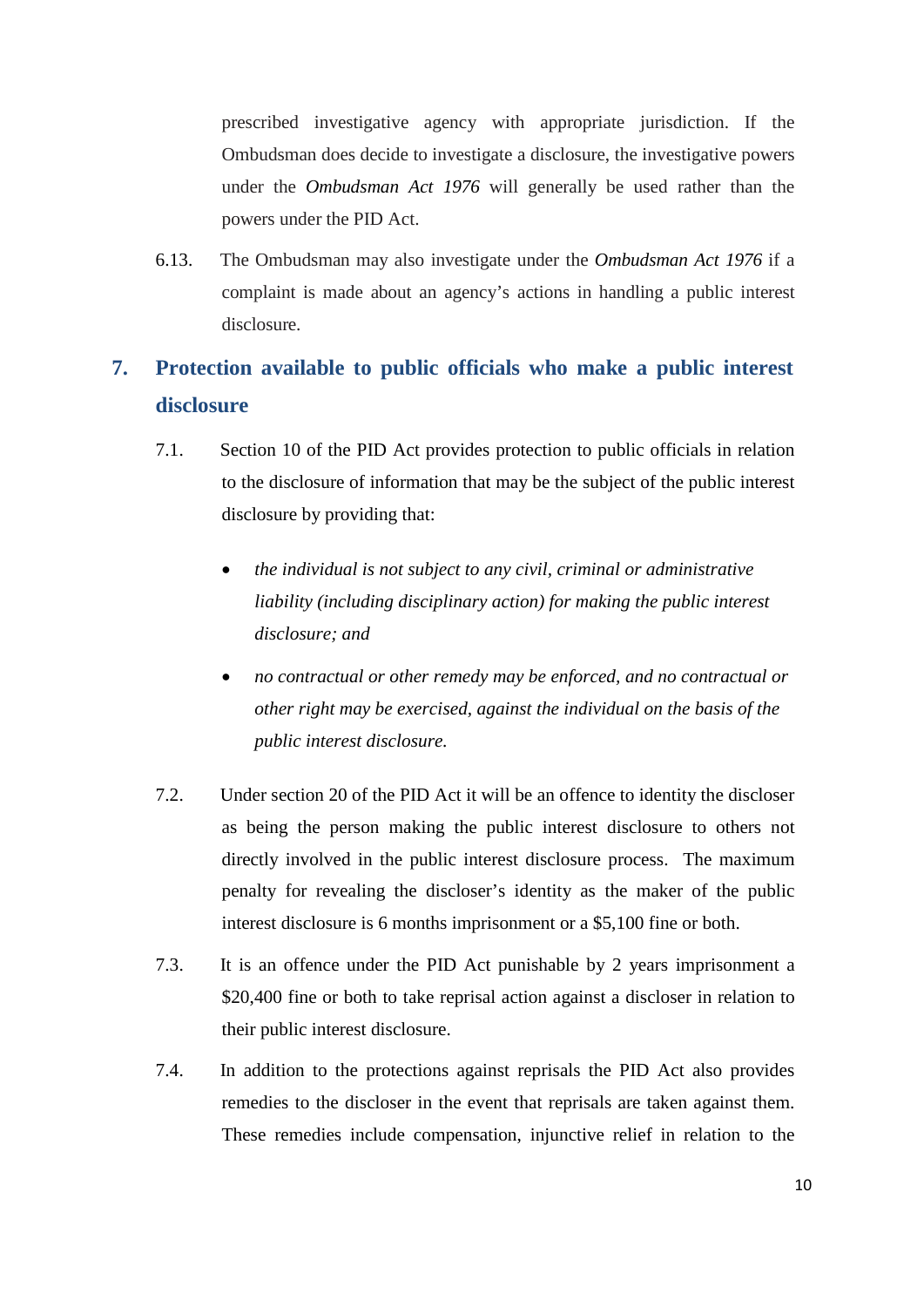reprisals taken, reinstatement, apology or a combination of these remedies.

7.5. AFMA must also ensure that a discloser is protected from any reprisals once they have made a public interest disclosure.

#### <span id="page-10-0"></span>8. **Can a Public Interest Disclosure be withdrawn?**

8.1. A discloser **cannot withdraw** a public interest disclosure. Once a public interest disclosure has been made, even in circumstances where the discloser did not know, or did not intend, it to be a public interest disclosure, it must be dealt with in accordance with the PID Act.

## <span id="page-10-1"></span>9. **Responsibilities of the Discloser after making a public interest disclosure**

- 9.1. A person who makes a public interest disclosure should not discuss the details of the disclosure with anyone who does not need to know. Discussions with those people will not be covered by the protections in the PID Act.
- 9.2. A person who makes a public interest disclosure should be discreet about the fact that they have made a public interest disclosure, the information in their disclosure and any information that would identify someone they allege has acted wrongly.
- 9.3. A person who makes a public interest disclosure should also be prepared to provide further information to help the investigator, as this will often be required. Under the PID Act all AFMA staff must use their best endeavours to assist in any investigation.

# <span id="page-10-2"></span>10. **The general process following the making of a Public Interest Disclosure**

- 10.1. A PID flow chart has been developed to provide a general overview of the PID process from receipt to finalisation.
- 10.2. If the public interest disclosure is made to an AFMA Authorised Officer, they are obliged to: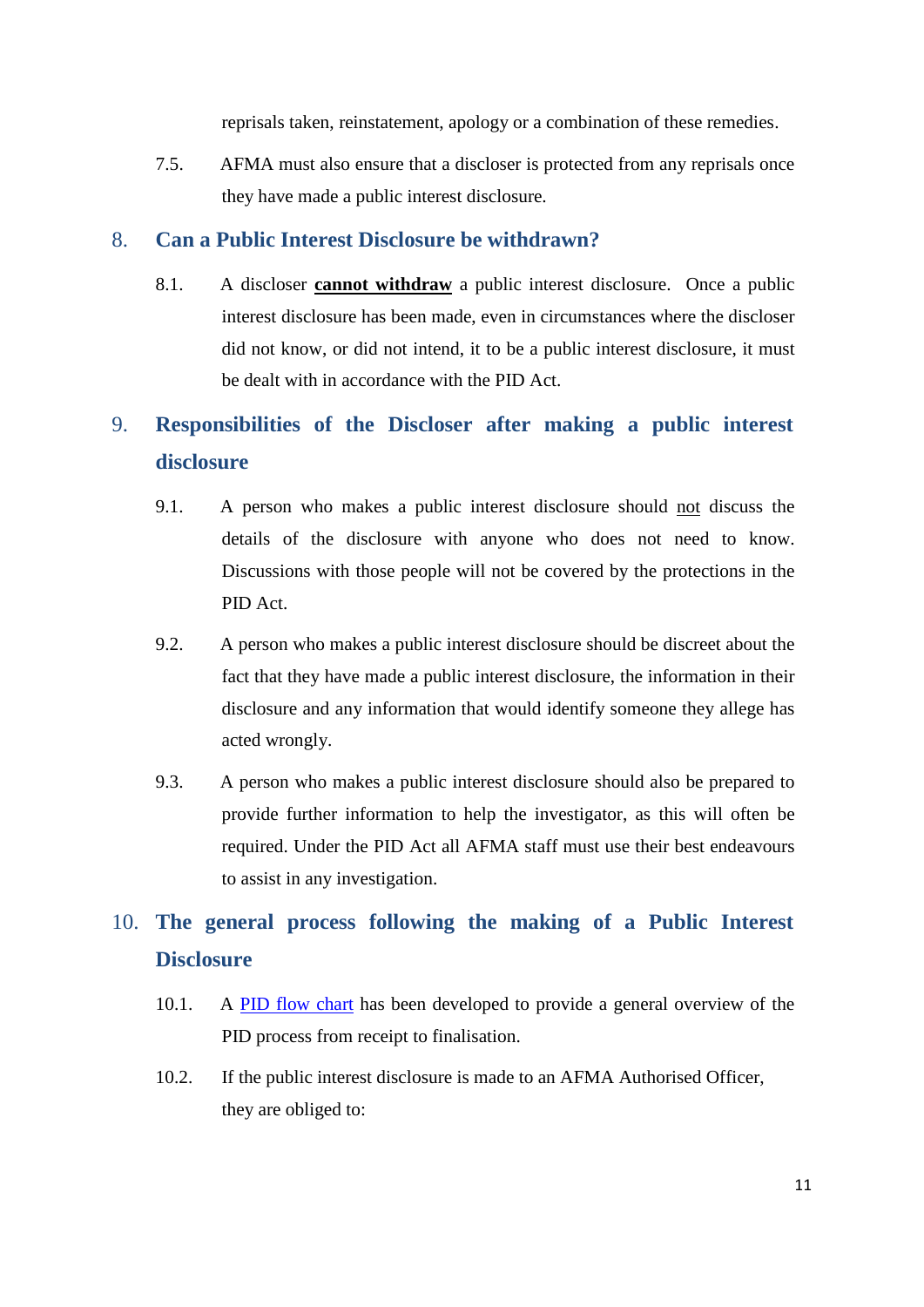- Advise the discloser that the information provided may be considered a public interest disclosure under the PID Act and that are they obliged to pass the information on to the AFMA Principal Officer for investigation.
- Advise the discloser of the protections, under the PID Act, from reprisals in relation to the disclosure of the disclosable conduct;
- Advise the discloser that the PID Act has strict provisions around who is to have access to the information the discloser has provided and that such access will be limited to the AFMA Authorised Officer and the AFMA Principal Officer;
- Explain to the discloser what the PID Act requires in order for the disclosure to be an internal disclosure;
- Confirm with the discloser the nature of the information and obtain the discloser's consent to provide their details to the AFMA Principal Officer;
- Notify the discloser when their matter has been allocated to an AFMA Principal Officer, or Principal officer of another agency, for Investigation.
- 10.3. The AFMA Authorised Officer may contact the discloser for further information prior to making the decision to allocate the matter to an AFMA Principal Officer. If the information relates in whole or in part to another agency an AAO may allocate the public interest disclosure, or that part of the public interest disclosure relevant to the agency, to that other agency for investigation.
- 10.4. Once an AFMA Authorised Officer has allocated a public interest disclosure it must be investigated by an AFMA Principal Officer subject to certain exceptions contained within the PID Act.
- 10.5. The AFMA Principal Officer may contact the discloser for further information to assist in the investigation of the matter and the preparation of the Investigation Report.
- 10.6. The AFMA Principal Officer is required to complete the investigation of the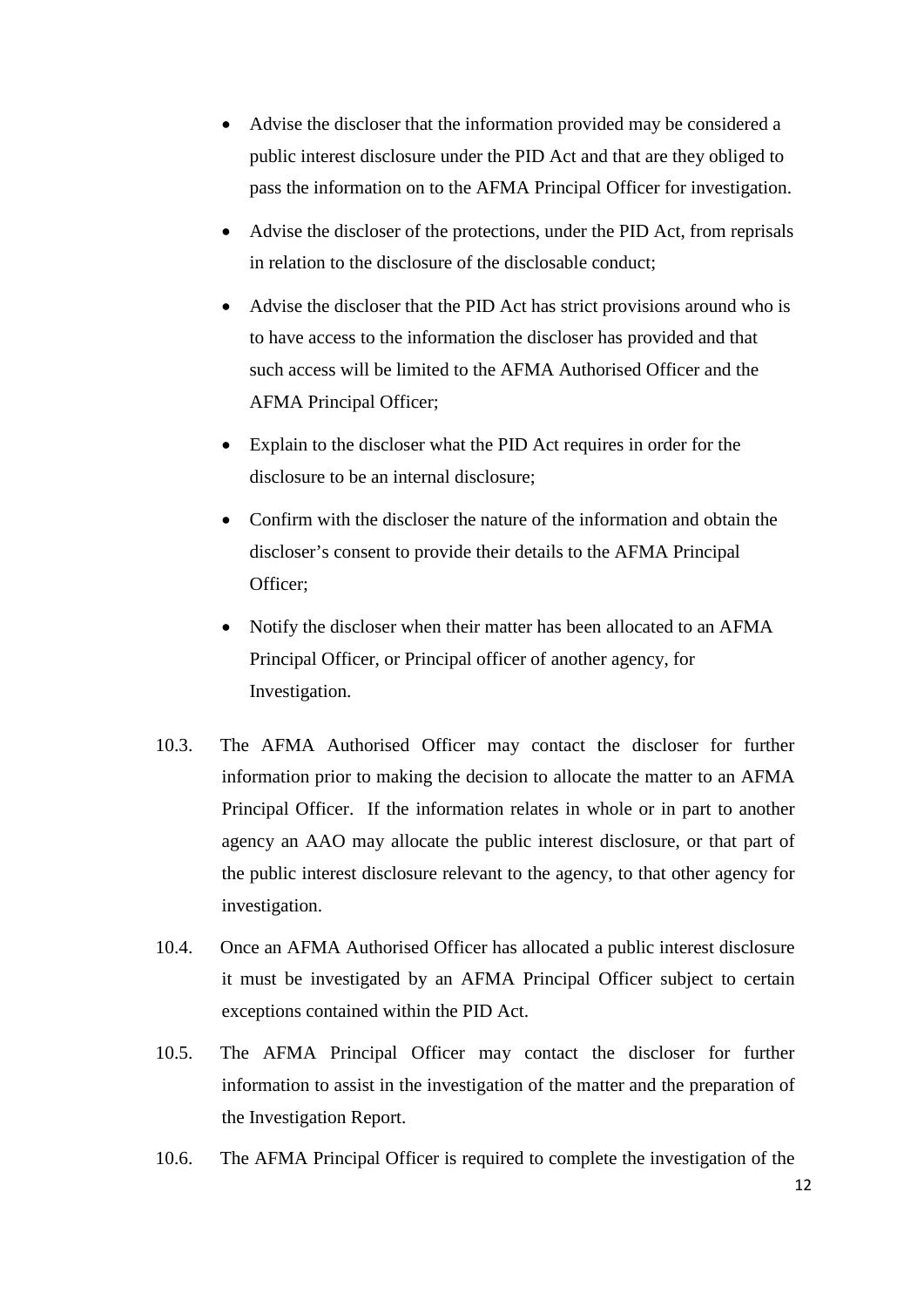public interest disclosure and prepare a report within 90 days of the public interest disclosure being allocated to them by the AFMA Authorised Officer.

- 10.7. The AFMA Principal Officer must, as soon as reasonably practicable after the matter is allocated to them, inform the discloser that they are required to investigate the disclosure.
- 10.8. The AFMA Principal Officer must also inform the discloser of the estimated length of the investigation.
- 10.9. On completion of an Investigation of the public interest disclosure the AFMA Principal Officer must prepare a Report that sets out:
	- the matters considered in the course of the investigation; and
	- the duration of the investigation; and
	- the findings (if any); and
	- the action (if any) that has been, is being, or is recommended to be, taken; and
	- any claims made about, and any evidence of, detrimental action taken against the discloser, and the agency's response to those claims and that evidence.
- 10.10. There is a limited discretion available to the AFMA Principal Officer to not investigate a potential public interest disclosure. If this discretion is exercised the PID Act requires the discloser to be notified of the decision and the reasons for the decision.

## <span id="page-12-0"></span>11. **Procedures for AFMA Supervisors and Managers Handling Public Interest Disclosures**

11.1. The detailed procedures that AFMA Supervisors and Managers are required to follow are as set out within the document titled *Handbook – For the use of AFMA Supervisors and Managers.* The handbook is accessible from the AFMA website.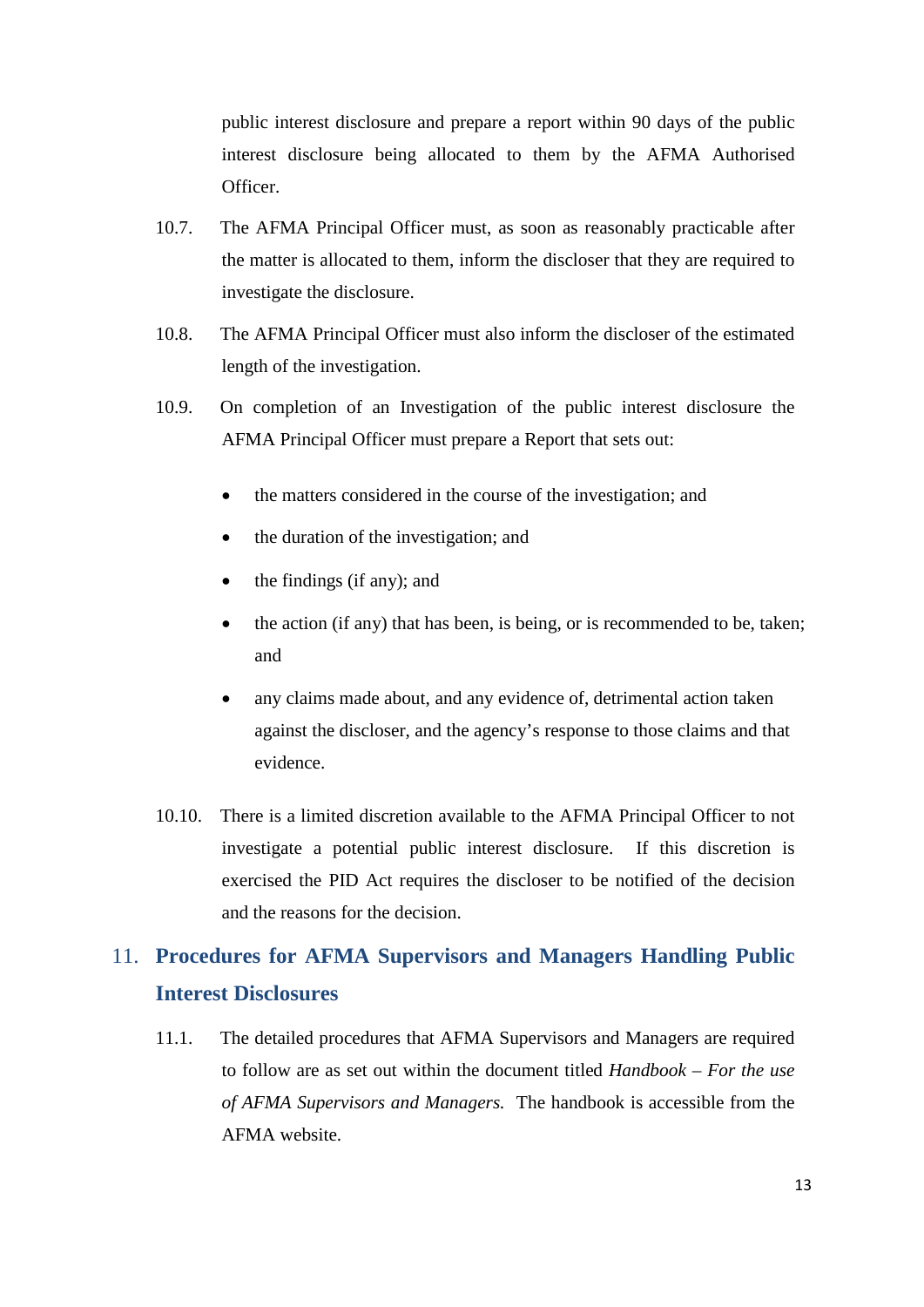# <span id="page-13-0"></span>12. **Procedures for AFMA Authorised Officers Handling Public Interest Disclosures.**

12.1. The detailed procedures that AFMA Authorised Officers are required to follow are as set out within the document titled *Handbook – For the use of AFMA Authorised Officers.* The handbook is accessible from the AFMA website.

# <span id="page-13-1"></span>13. **Procedures for the AFMA Principal Officer and for Investigations of Public Interest Disclosures.**

13.1. The detailed procedures that the AFMA Principal Officer, and those delegated to perform a function, or exercise a power, of the AFMA Principal Office is required to follow are as set out within the document titled *Handbook – For the use of the AFMA Principal Officers* and for those delegated to perform a function, or exercise a power, of the Principal Officer under the *Public Interest Disclosure Act 2013.* The handbook is accessible from the AFMA website.